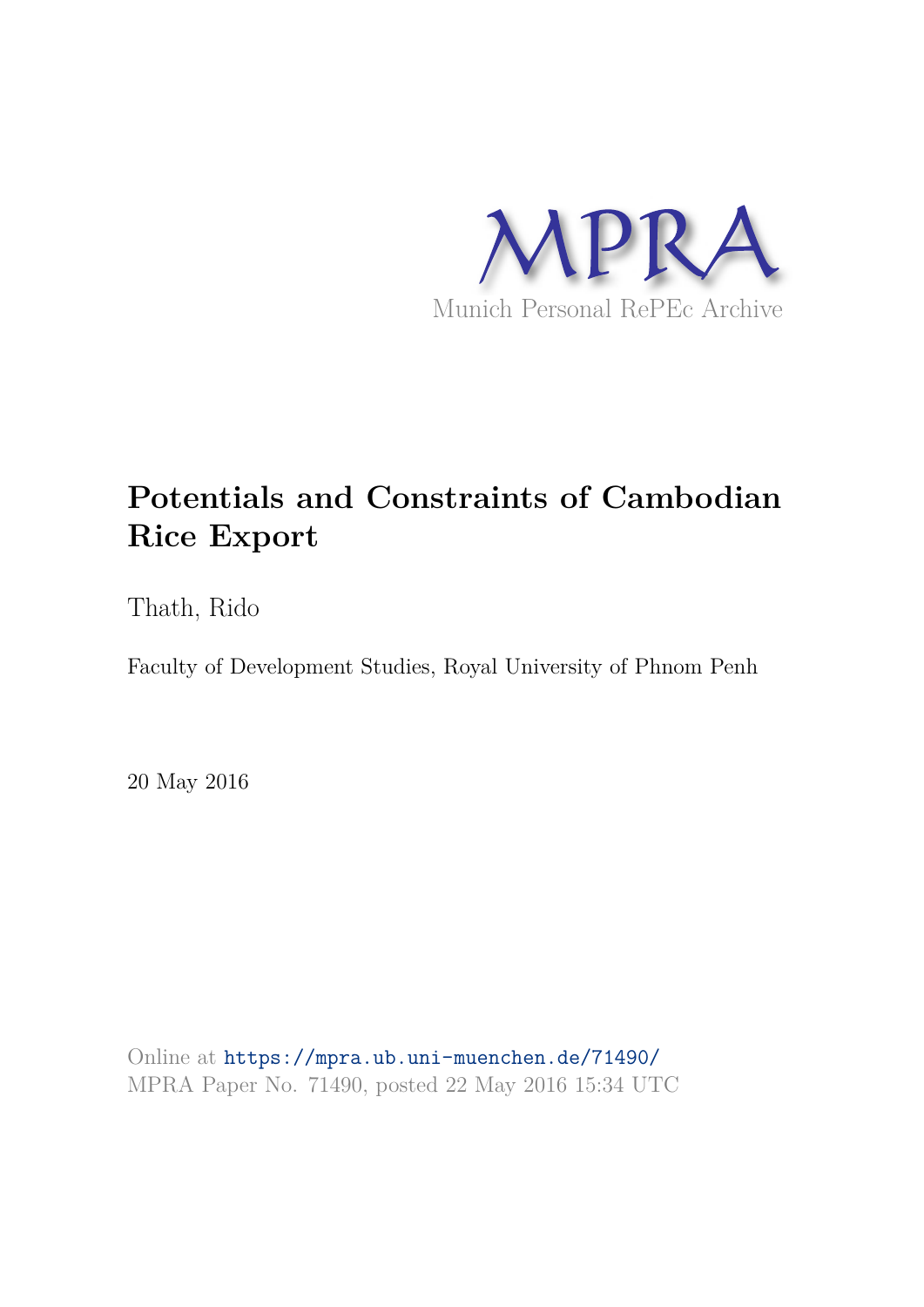# **Potentials and Constraints of Cambodian Rice Export**

Rido Thath

Faculty of Development Studies, Royal University of Phnom Penh Russian Federation Boulevard, Toul Kork, Phnom Penh, Cambodia E-mail: thath.rido@gmail.com

#### **Abstract**

Rice is one of the most important crops in Cambodia and its export becomes a significant source of employment and foreign exchange accumulation. In this study, the potentials and constraints of rice export are explored. Producers' and export prices significantly influenced the volume of export. Given the export price, when the producers' price is cheaper, export will increase. Export will also increase if export price increases while the producers' price remains unchanged. In addition to the prices, factors that also affect the export of rice include the cost of transportation, access to finance, informal payment, access to the international market, quality of paddy, and business trust (trust among traders, trust between the rice trader and miller, and trust among the rice trader, miller and farmer).

# **Key words**: Rice Export; Export Supply; Cambodia **JEL Classifications**: Q17; Q21

#### **1. Introduction**

 $\overline{a}$ 

Rice is one of the most important crops in Cambodia. The Royal Government of Cambodia regards rice as "white gold", which signifies how important the crop is to the country. Rice is the main sources of food and income for most of the rural households, and through export, it is a source of foreign exchange. The World Bank Report in 2013 asserted that the increase in price of rice in 2008 and 2009 helped reduce poverty in rural Cambodia significantly (World Bank, 2013). In 2010, having seen that rice has a potential to be exported, the government formulated the policy to promote the export of rice by committing to export one million metric tons of rice by 2015. However, by the end of 2015, the target of the volume of export has not been met, indicating that more effort needs to be done including mobilizing stakeholders and resources. Many stakeholders are engaged in exporting rice including farmers at the lowest value chain to middlemen and trading companies at the end of the value chain. In general, Cambodia has a comparative advantage in rice production, which has grown substantially since the middle of the 90s. The promotion of export is essential as the increased production has to be absorbed. Otherwise, the price of rice will be dampened and farmers' livelihood

<sup>&</sup>lt;sup>+</sup> This paper is the revised version of my master's thesis titled "The Determinants of the Export Supply of Cambodian Rice". I would like to convey my gratitude to Prof. Naoko Shinkai for her advice on its earlier version.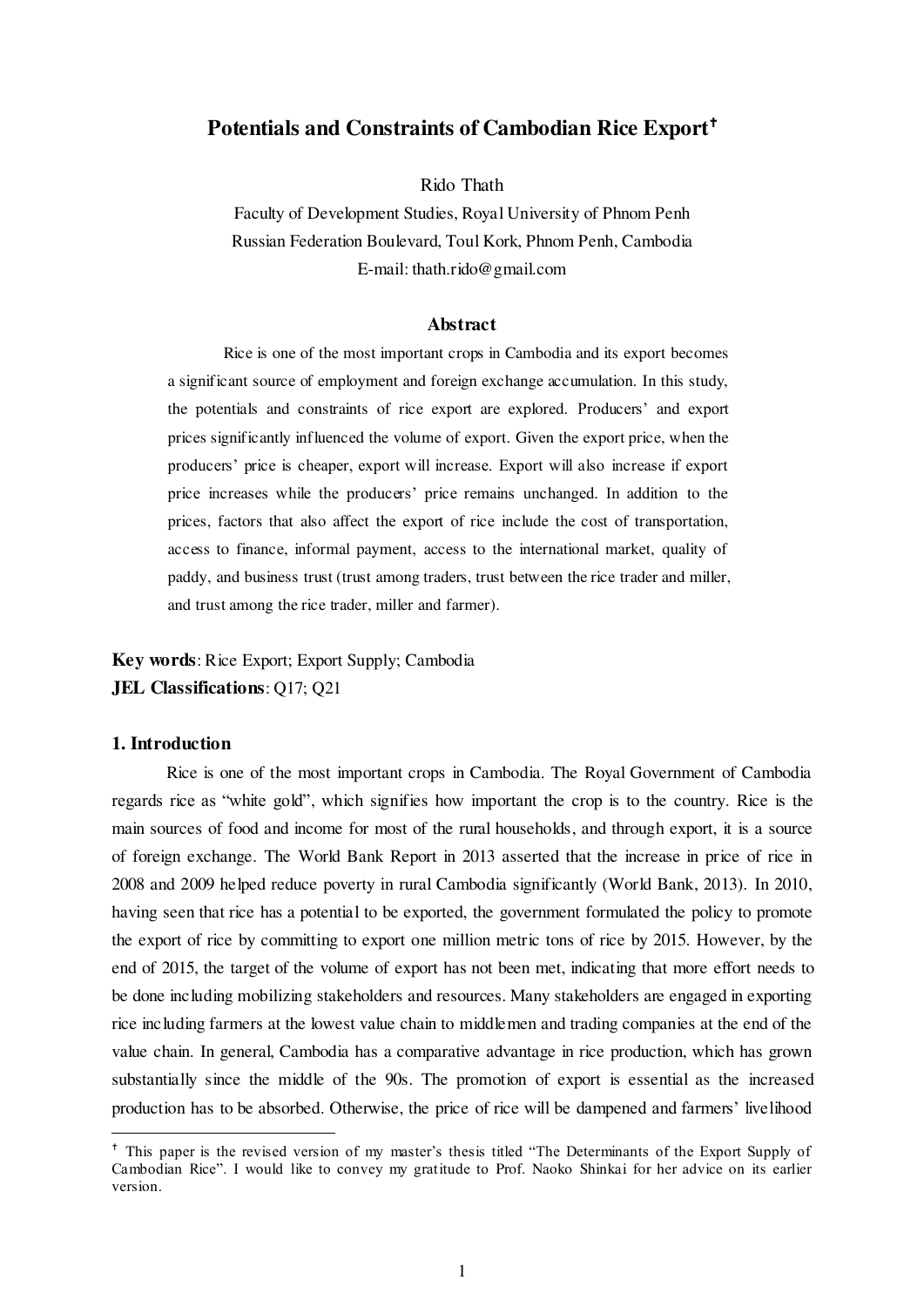will be negatively affected. The potential for rice export is large; however, there are many internal and external constraints that need to be addressed to smoothen the export of rice and to increase export. This study examines both the potentials and constraints of the Cambodian rice export using both the quantitative and qualitative methods. Following this introduction, the next section will illustrate the historical trends of rice production and export. The quantitative analysis on the factors that affect rice export is in section three followed by the result from the interview of rice exporting firms. Finally, the study will propose policies to reduce the constraints of and increase rice export.

#### **2. Rice production and export in Cambodia**

Rice was one of the most important crops in Cambodia since the country gained independence from France in November 9, 1953. From then on, Cambodia had been one of the main rice exporters until the war broke out in 1970s. During the war period from early 1970s to the middle of 1990s, rice production in Cambodia had not been sufficient to meet the need of domestic population (Nesbitt,1997). In that period, Cambodia was dependent on food import and donation from international organizations and allied countries. The data for rice production that was available from 1980 to 2013 shows that the production has increased more than five folds in 35 years. The production in 1980 was only 1.7 million metric tons and has increased to 9.4 million metric tons in 2013 (see Annex 1).The increased production of rice has been attributed to the increase in both the harvested areas and yield. The harvested areas in 1980 were only 1.4 million hectares and have increased to 2.9 hectares in 2013 (Annex 2). It is worth noting that during the war period, many hectares of paddy field had not been cultivated due to the insecurity and the presence of mines. Mine clearances have contributed to the expansion of the arable areas, to significant extent. Although rice yield is low, it has grown substantially from a mere 1.2 metric tons per hectare in 1980 to 3.2 metric tons per hectare in 2013, which is almost triple.

Cambodia achieved self-sufficiency in rice production in 1995/1996. After that, Cambodian rice has gradually penetrated the international market. It is difficult to have an accurate data on rice export from Cambodia as most of the transaction is conducted unofficially. During harvesting season, traders from neighboring countries such as from Thailand and Vietnam visit the farming areas and directly by unmilled rice (paddy) from farmers. This practice is normally not recorded and causes significant loss to the Cambodian economy as value added from rice milling and processing is not operated inside the country. The reasons from this unofficial export include the shortage of working capital to buy paddy and the relative high processing cost. Many Cambodian traders do not have sufficient working capital to buy up all paddy during harvesting season. And they usually offer farmers lower prices than the Thai and Vietnamese businessmen as the processing cost in Cambodia is high; thus, if they offer the same price, they will not be price competitive in the international markets.

Although large portion of the Cambodian rice is exported unofficially, there is also milled rice that is exported through official channel and the volume of export has been gradually increasing. According to Figure 1, the volume of export was only 12,613 metric tons in 2009 and increased about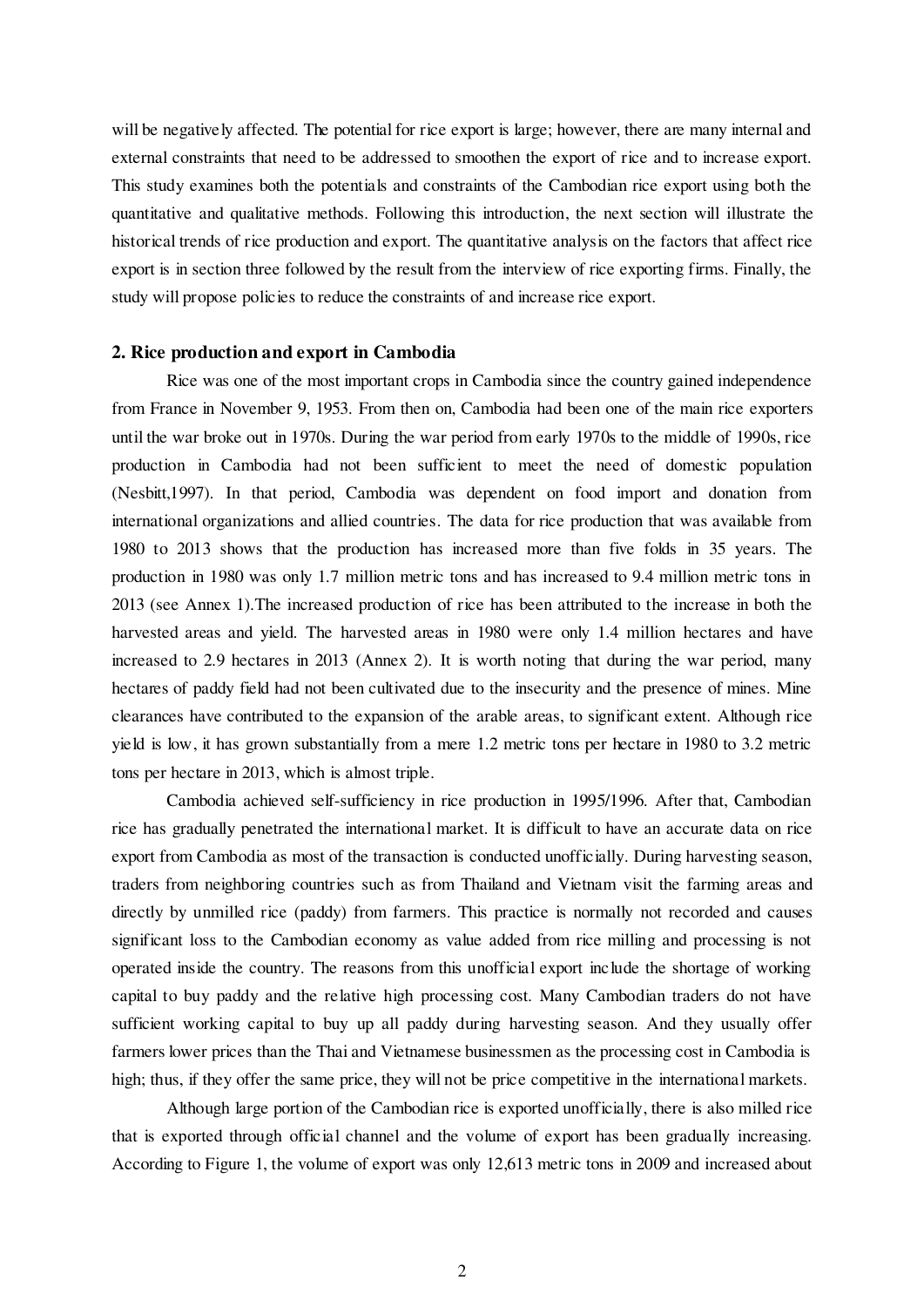40 times to 538, 396 metric tons in 2015.This increase shows that significant amount of rice has been exported; however, the target of one million metric tons of rice export has not been realized. In the next section, the potentials and constraints of rice exporting will be examined.



Figure 1: Rice export from 2009 to 2015 (metric tons)

Source: Working Group on Paddy-Rice, 2013-2016

#### **3. Determinants of rice export**

Different factors affect rice export. According to Bilal &Rizvi (2013), who studied the determinants of rice export in Pakistan, factors that affect rice export include production, domestic consumption, total world rice export, rice yield, domestic and export prices. Production, yield and international demand was found to be positively correlated with export, while export and domestic prices are negatively correlated with the export. Domestic consumption was insignificant. Another study in Pakistan using firm level data found that exporters' educational level, sale price and marketing cost have influenced the export of rice (Javed & Ghafoor, 2013). Based on the previous literature and the availability of the data, the export supply function to be estimated to examine the factors affecting the export of Cambodian rice is expressed as the following:

$$
X_{it}^{S} = \beta_0 + \beta_1 RPX_{it} + \beta_2 RPP_{it} + \beta_3 RNF_{it} + \beta_4 Dd_{it} + \beta_5 Y_{it}^* + \mu_{it},
$$
  
\n
$$
i = 1, 2, ..., N, t = 1, 2, ..., T
$$
\n(1)

Where  $X^S$  is the annual rice export in metric tons, *RPX* is the ratio of the export price to the producer price. This variable captures the profit maximizing behavior of the export. It is expected to be positively correlated with the amount of export, which indicates that, on the one hand, if the export price is increased given the invariant producer price, exporters will increase export. On the other hand, given the export price, if the producer price decreases, exporters will also increase export. *RPP* is the ratio of the producer price to the domestic price, which is proxied by the consumer price index (CPI). This variable reflects the profitability of producer. If *RPP* is higher, the producers gain more profit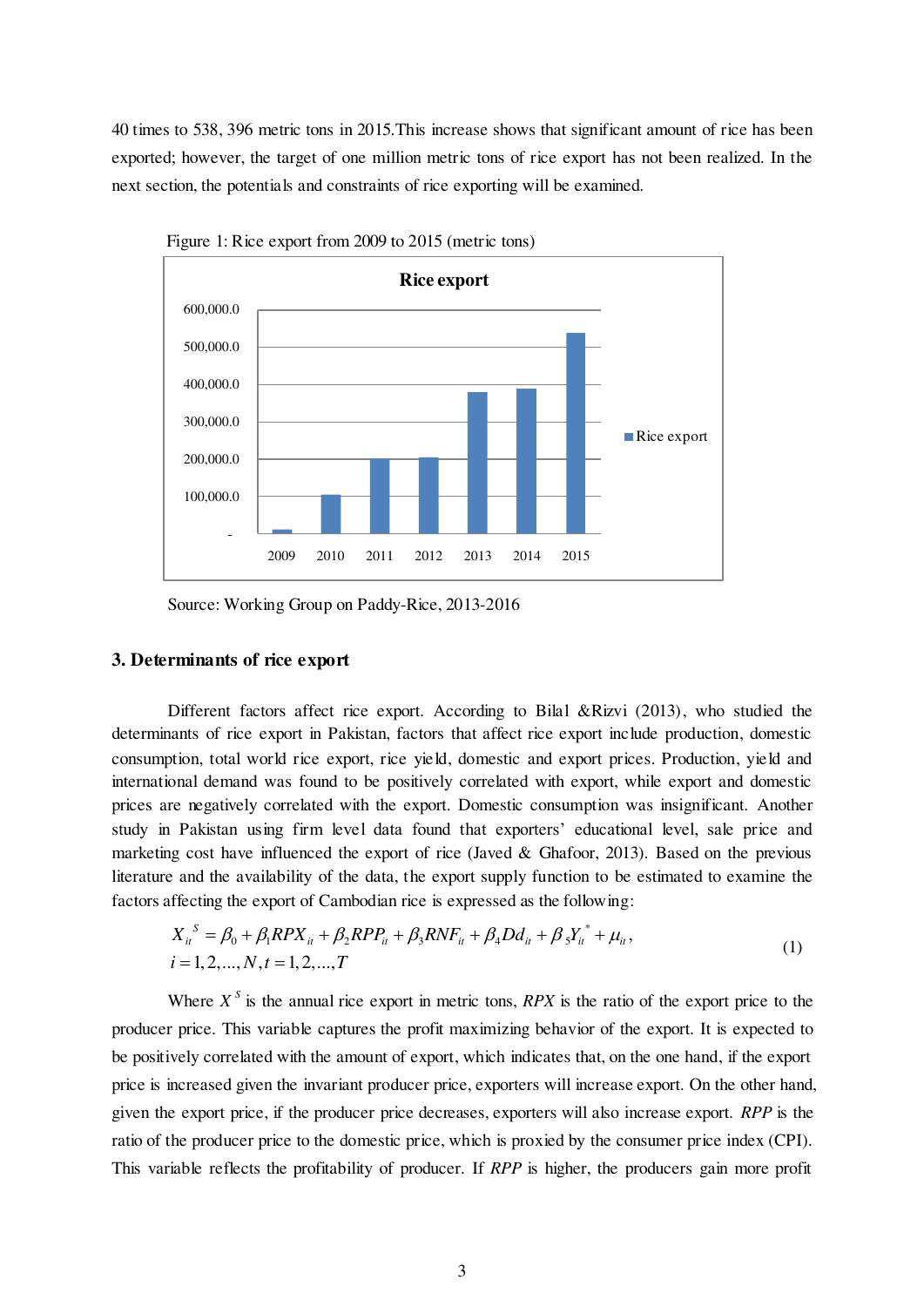and have the incentive to produce more, which increase the capacity for export. It also is expected to be positively correlated with the amount of export. *RNF* and *Y\** are the annual rainfall and average paddy yield respectively. Yield is expected to have a positive relationship with the amount of export while rainfall may have both the negative and positive relationship as too much rainfall may not be good for rice production. These two variables show the domestic production capacity for the production of rice in Cambodia still depend to a large extent on the climate. Finally, *Dd* is the domestic consumption, which is expected to have negative relationship with the amount of export as when the domestic consumption increases, the amount of rice available for export will shrink.

#### *Data sources*

Data from various sources are employed. The time-span of the data is from 2001 to 2009. The unpublished data for rice export and export price were obtained from the Ministry of Commerce (MoC)'s general department of Camcontrol. Camcontrol's data also shows the exporting countries for different years. CPI data were obtained from the International Monetary Fund (IMF). Data for rice consumption were obtained from the US Department of Agriculture (USDA) and the producer prices were obtained from the UN's Food and Agriculture Organization (FAO). The data for rainfall and yield were obtained from the National Institute of Statistics (NIS)'s statistical yearbook.

#### *Descriptive statistics*

According to the data from Camcontrol, during the period from 2001 to 2009, Cambodia exported on average 1,372.8 metric tons of rice. Domestic consumption is on average 3.3 million metric tons; the mean rainfall is 1,625 millimeters and rice yield is on average 2.3 metric tons per hectares. The average export price is 218 US\$ which is almost double that of the producer prices (110) US\$).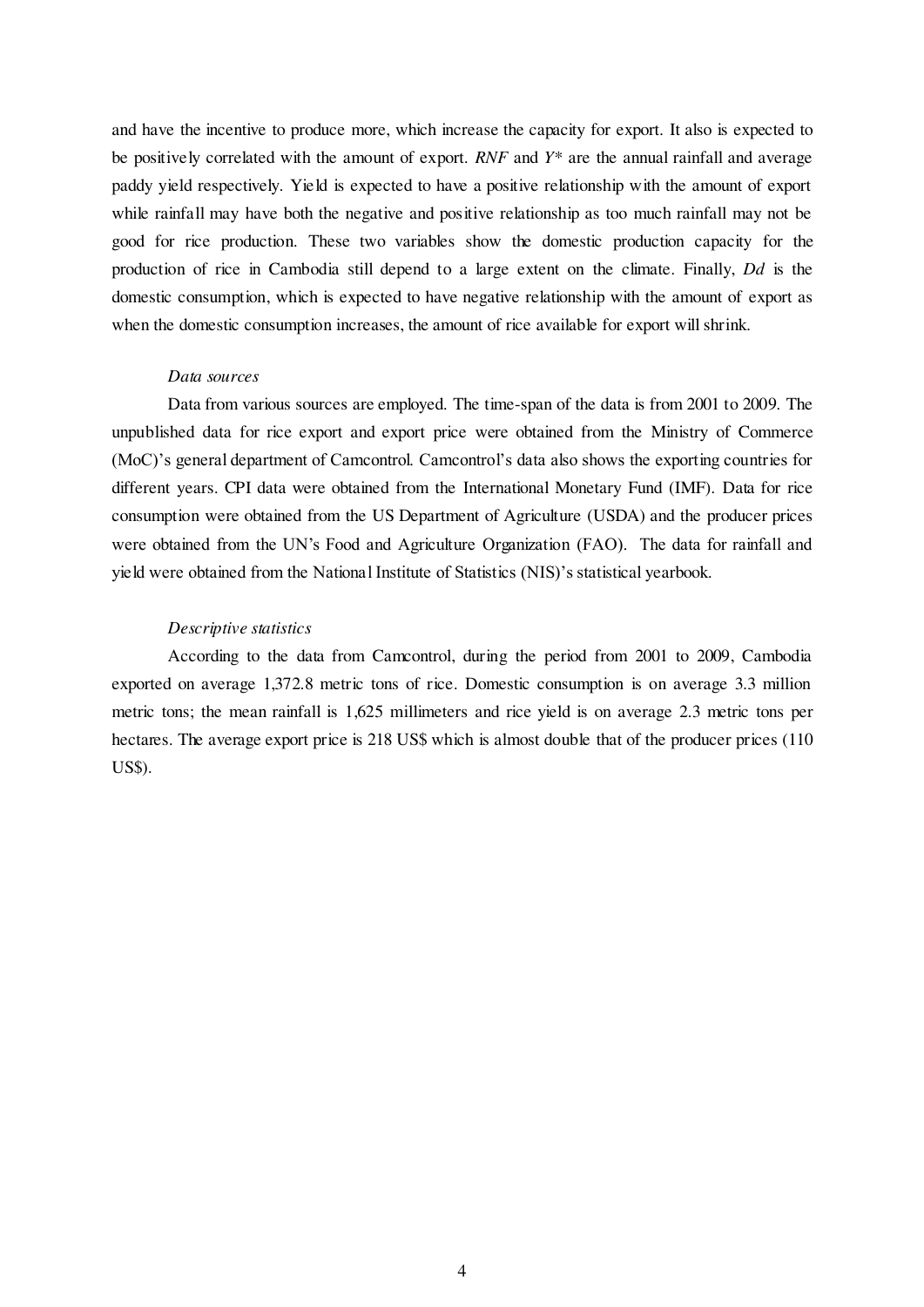| Variable                |         | Mean        | Std. Dev. | Min              | Max         | <b>Observations</b> |
|-------------------------|---------|-------------|-----------|------------------|-------------|---------------------|
| Export                  | overall | 1,372.8     | 2,073.3   | 0.0              | 9,008.5     | $N = 45$            |
|                         | between |             | 1,103.5   | 35.9             | 2,864.9     | $n = 5$             |
|                         | within  |             | 1,817.2   | $-842.1$         | 8,496.7     | $T = 9$             |
| Domestic<br>consumption | overall | 3,293,078.0 | 610,258.9 | 2,455,000.0      | 4,130,700.0 | $N = 45$            |
|                         | between |             | 0.0       | 3,293,078.0      | 3,293,078.0 | $n = 5$             |
|                         | within  |             | 610,258.9 | 2,455,000.0      | 4,130,700.0 | $T = 9$             |
|                         | overall | 1,625.0     | 168.9     | 1,405.6          | 1,920.4     | $N = 45$            |
| Rainfall                | between |             | 0.0       | 1,625.0          | 1,625.0     | $n = 5$             |
|                         | within  |             | 168.9     | 1,405.6          | 1,920.4     | $T = 9$             |
|                         | overall | 2.28        | 0.4       | 1.8              | 2.8         | $N = 45$            |
| Yield                   | between |             | 0.0       | 2.3              | 2.3         | $n = 5$             |
|                         | within  |             | 0.4       | 1.8              | 2.8         | $T = 9$             |
| Producer<br>prices      | overall | 110.1       | 42.3      | 71.6             | 204.4       | $N = 45$            |
|                         | between |             | 0.0       | 110.1            | 110.1       | $n = 5$             |
|                         | within  |             | 42.3      | 71.6             | 204.4       | $T = 9$             |
| Export prices           | overall | 218.0       | 137.6     | $\boldsymbol{0}$ | 551.5       | $N = 45$            |
|                         | between |             | 54.7      | 136.6            | 284.1       | $n = 5$             |
|                         | within  |             | 128.4     | $-26.02$         | 525.5       | $T = 9$             |

Table 1: Descriptive statistics

Source: Author's compilation

## *Results of the regression analysis*

Table 2 and 3 show the result of the Fixed and Random effect model, and the Hausman test, which indicate that the Fixed effect model is more preferred (Prob>  $\chi^2$  = 0.0266). The ratio of export price to producer price, *RPX*, was found to be the only significant variable. In Table 4, several models were tested to check the robustness of the relationship between the volume of export and price ration, *RPX*.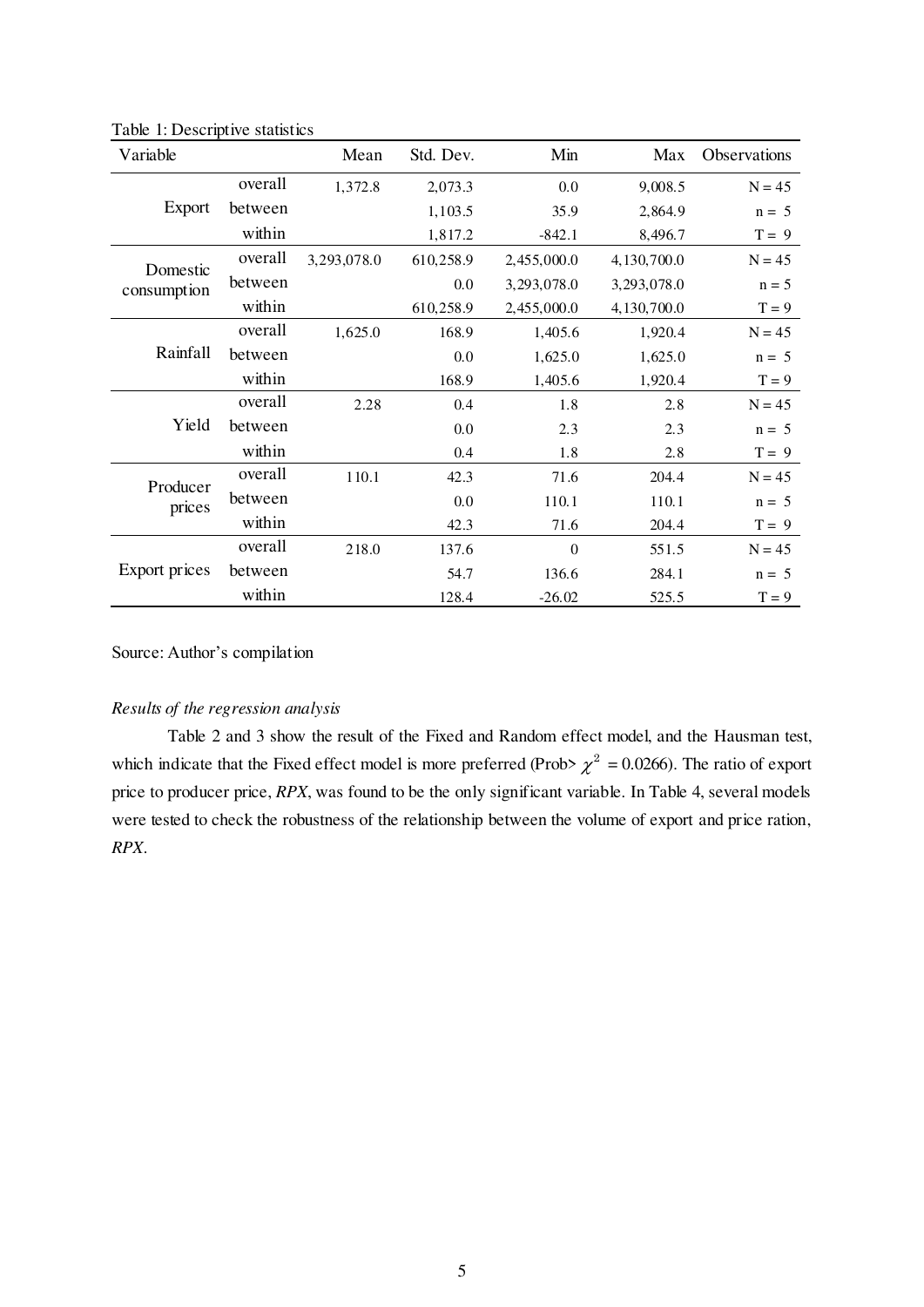| Dependent variable: lnEXP |              | Fixed effect            | Random effect         |
|---------------------------|--------------|-------------------------|-----------------------|
|                           | <b>InRPX</b> | $3.714***$<br>(0.622)   | $3.826***$<br>(0.621) |
|                           | lnRPP        | 2.443<br>(2.471)        | 2.496<br>(2.492)      |
|                           | <i>lnRNF</i> | $-1.918$<br>(3.202)     | $-1.801$<br>(3.228)   |
|                           | lnDd         | 4.807<br>(6.526)        | 4.750<br>(6.582)      |
|                           | $ln Y^*$     | $-3.275$<br>(6.425)     | $-3.191$<br>(6.479)   |
|                           | Constant     | $-53.438$<br>$(-0.590)$ | $-53.611$<br>(91.031) |
|                           | within       | 0.545                   | 0.545                 |
| R-squared                 | between      | 0.605                   | 0.605                 |
|                           | overall      | 0.487                   | 0.486                 |
|                           | Sigma_u      | 1.639                   | 1.403                 |
|                           | Sigma_e      | 1.692                   | 1.692                 |
|                           | rho          | 0.484                   | 0.407                 |
|                           | No of Obs.   | 45                      | 45                    |

Table 2: Determinants of rice export

Note: Number in the parenthesis is the standard error.

\*\*\* denotes significant at 1% level

Source: Author's calculation

|  |  | Table 3: The result of the Hausman test |  |
|--|--|-----------------------------------------|--|
|  |  |                                         |  |

| Dependent variable | (b)      | (B)      | $(b-B)$    |
|--------------------|----------|----------|------------|
| lnEXP              | Fixed    | Random   | Difference |
| $ln$ RPX           | 3.714    | 3.826    | $-0.112$   |
| lnRPP              | 2.443    | 2.496    | $-0.053$   |
| <i>lnRNF</i>       | $-1.918$ | $-1.801$ | $-0.117$   |
| lnDd               | 4.807    | 4.750    | 0.057      |
| $ln Y^*$           | $-3.275$ | $-3.191$ | $-0.084$   |

Source: Author's calculation

Table 4 shows that the correlation between the volume of export and *RPX* is robust. This positive relationship indicates that, as the natural logarithm form was estimated, if *RPX* increase one percent, export will increase by around 3.7 percent. *RPX* can increase by either increasing the export price given the same level of producers' price or reduce the producers' price given the same level of export prices. Therefore, the price variables, both producers' price (domestic) and export price (as given) influence the volume of export. Since Cambodia is a small exporting country, so the country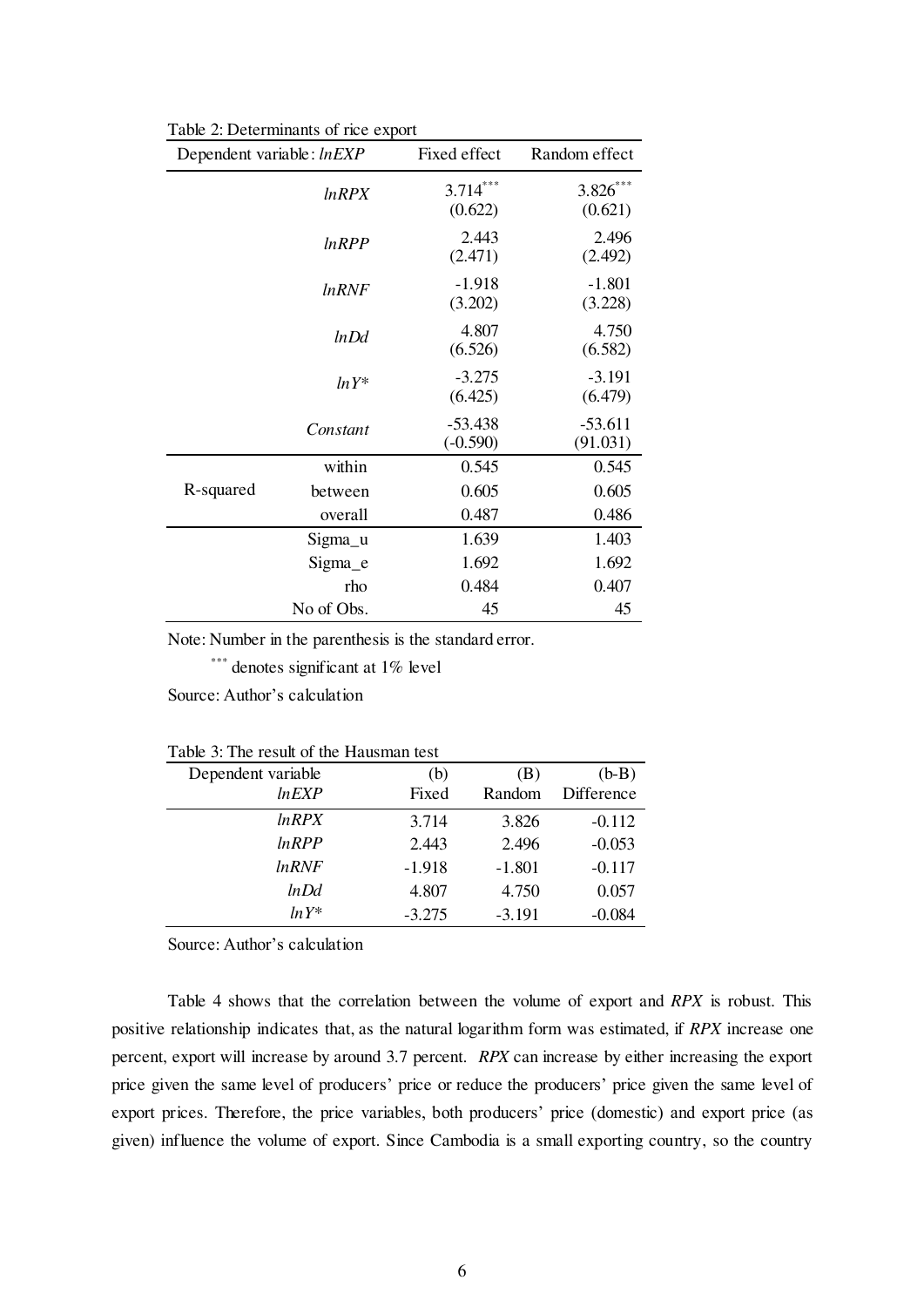cannot influence export price. Therefore, in order to be price competitive, the only option ava ilable is to reduce the producers' price as well as other related cost in domestic market.

| Table 4: Determinants of rice export |              |                         |                       |                       |                       |                       |  |
|--------------------------------------|--------------|-------------------------|-----------------------|-----------------------|-----------------------|-----------------------|--|
| Dependent variable<br>lnEXP          |              |                         |                       |                       |                       |                       |  |
|                                      | <i>lnRPX</i> | $3.714***$<br>(0.622)   | $3.737***$<br>(0.614) | $3.716***$<br>(0.609) | $3.759***$<br>(0.576) | $3.374***$<br>(0.600) |  |
|                                      | $ln$ RPP     | 2.443<br>(2.471)        | 2.683<br>(2.401)      | $3.987**$<br>(1.508)  | $3.975***$<br>(1.488) |                       |  |
|                                      | <b>InRNF</b> | $-1.918$<br>(3.202)     | $-1.933$<br>(3.169)   | $-0.619$<br>(2.538)   |                       |                       |  |
|                                      | lnDd         | 4.807<br>(6.526)        | 1.734<br>(2.471)      |                       |                       |                       |  |
|                                      | $lnY^*$      | $-3.275$<br>(6.425)     |                       |                       |                       |                       |  |
|                                      | Constant     | $-53.438$<br>$(-0.590)$ | $-10.009$<br>(29.494) | 5.808<br>(18.879)     | 1.204<br>(0.805)      | 2.940<br>(0.510)      |  |
|                                      | within       | 0.545                   | 0.542                 | 0.536                 | 0.535                 | 0.448                 |  |
| R-squared                            | between      | 0.605                   | 0.605                 | 0.605                 | 0.605                 | 0.605                 |  |
|                                      | overall      | 0.487                   | 0.486                 | 0.482                 | 0.483                 | 0.419                 |  |
|                                      | Sigma_u      | 1.639                   | 1.636                 | 1.638                 | 1.634                 | 1.674                 |  |
|                                      | Sigma_e      | 1.692                   | 1.675                 | 1.663                 | 1.642                 | 1.767                 |  |
|                                      | rho          | 0.484                   | 0.488                 | 0.493                 | 0.497                 | 0.473                 |  |
|                                      | No of Obs.   | 45                      | 45                    | 45                    | 45                    | 45                    |  |

Source: Author's calculation

#### **4. Constraints of rice export**

#### *4.1 The characteristics of the exporting firms and the exporting destinations*

Rice exporting firms were asked to voice their opinions and experiences about constrains they have faced in rice exporting business. The companies interviewed are among the top exporters in Cambodia; however, they have different characteristics and target different destinations/ markets. Some companies have targeted upmarket customers in Western Europe, North America and wealthy countries in East and Southeast Asia such as Malaysia, Hong Kong and Singapore; while, others have targeted the markets in Eastern Europe or specialized in organic rice. Most firms started from being traditional rice millers which supplied for the domestic market. This type of firms own a rice mill and/or processing factory. Others are rice trading companies which buy milled rice from rice miller to further process for exporting. They do not own rice mill. One company owns a processing factory but does not own a rice mill. The last category is the NGO exporters which are mainly specialized in supplying organic rice. Generally, rice exporters in Cambodia are members of an association or organization working in the rice industry in order to gain various benefits including building a supply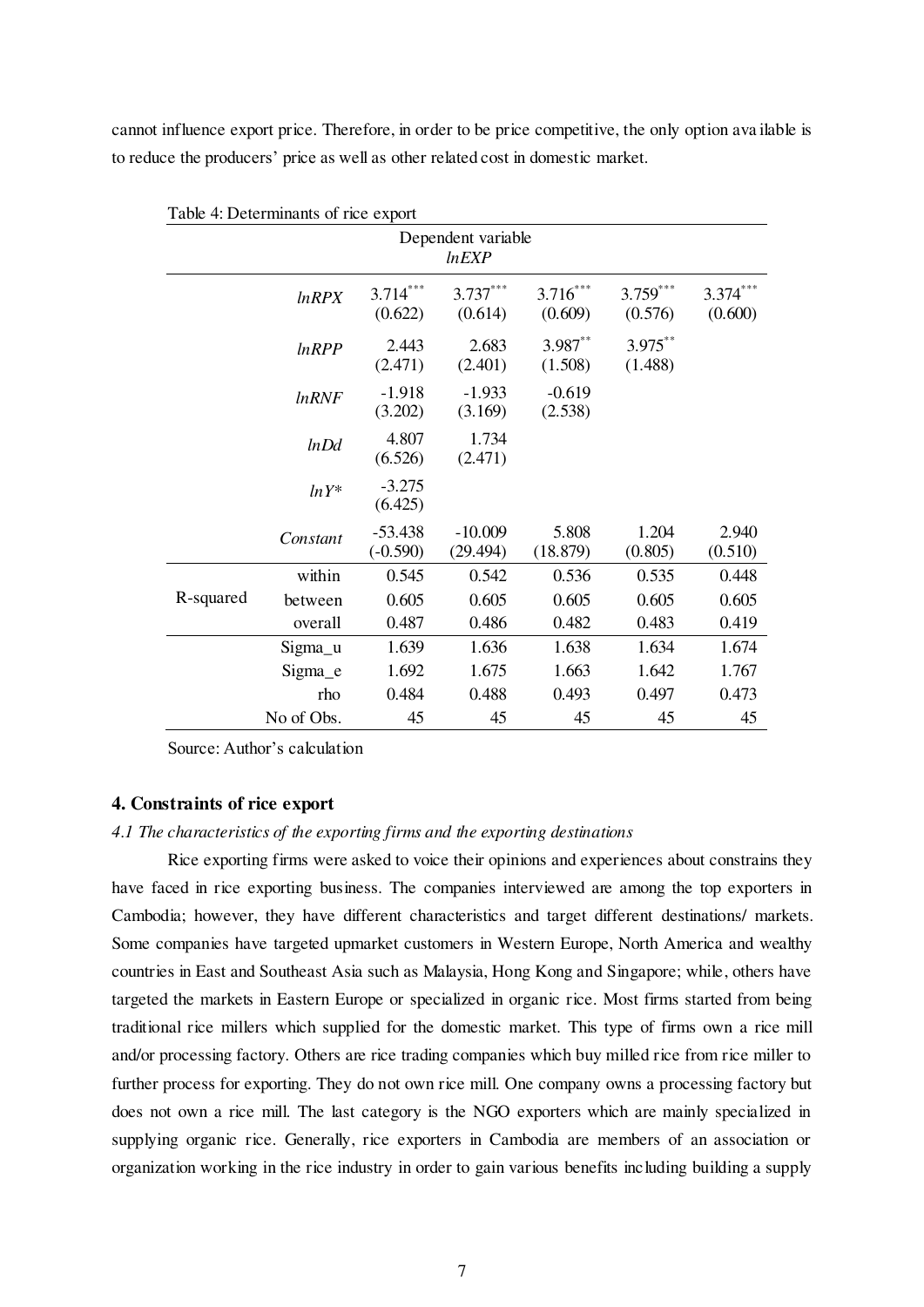network, having more bargaining power in exporting policies and the like. The Cambodian government through the fund from Australian Agency for International Development (AusAID) and International Financial Corporation (IFC), has regularly organized twice per year the Government Private Sector Forum (GPSF) which is presided over by the prime minister, with the aims to improve business environment, build trust and encourage investment. Some rice millers' associations have been invited to actively participate in this forum.

#### *4.2 The Constraints*

The constraints of rice export have been studied and classified by Ear (2009) into three categories which are (1) the external or purely technical, (2) directly governance related and (3) indirectly governance related. From the interview, there were many constraints rice exporting companies have faced which can also be classified as in Ear (2009) into external constraints referring to the factors such as the international demand of Cambodian rice, the importing and other exporting countries' policies and so on, which affect the export supply, and the internal ones which are the domestic factors.

The main external constraint which all companies mentioned during the interview was that they lack the access to the international market. As the rice exporting has just emerged, for Cambodian exporters, the access to the international market was very limited compared to Thai and Vietnamese exporters; thus Cambodian rice was exported to very few export destination (Sok et al., 2001). Many studies reported that although there was latent demand of Cambodian rice in the international markets, many large and medium-sized millers did not have confident to export because they could not assure the stable supply and meet the appropriate standard quality required in the international markets (Ear, 2009; Meas, 2009; Ishikawa, 2009). However, unlike what have mentioned in the studies, all the exporting companies interviewed cited their success in exporting to the markets which demand highest standard such as the US and EU markets. And they were confident that they could secure the stable supply as many of them were members of the rice millers association which they can seek help regarding the supply of paddy/rice. The problems they complained were that international customers have not known much about their products because they were new suppliers. One company representative said although it was in the middle of the year, his export was still far behind the annual exporting plan due to few orders. In short, the problems facing the exporting firms are that they are not known to the international buyer widely enough.

Regarding the international market, two exporters complained that there have not enough action taken (by all stakeholders including the government) to expose the Cambodian rice to the world market. Financial and diplomatic means to promote the products such as conducting a business conference where Cambodian exporters and buyers can meet and discuss about trade, inviting buyers to visit their rice mill or factory, visiting importers and so on cannot be mobilized. Consequently, customers have not known thus reluctant to buy Cambodian rice though the quality is claimed to be comparable to the Thai and Vietnamese rice.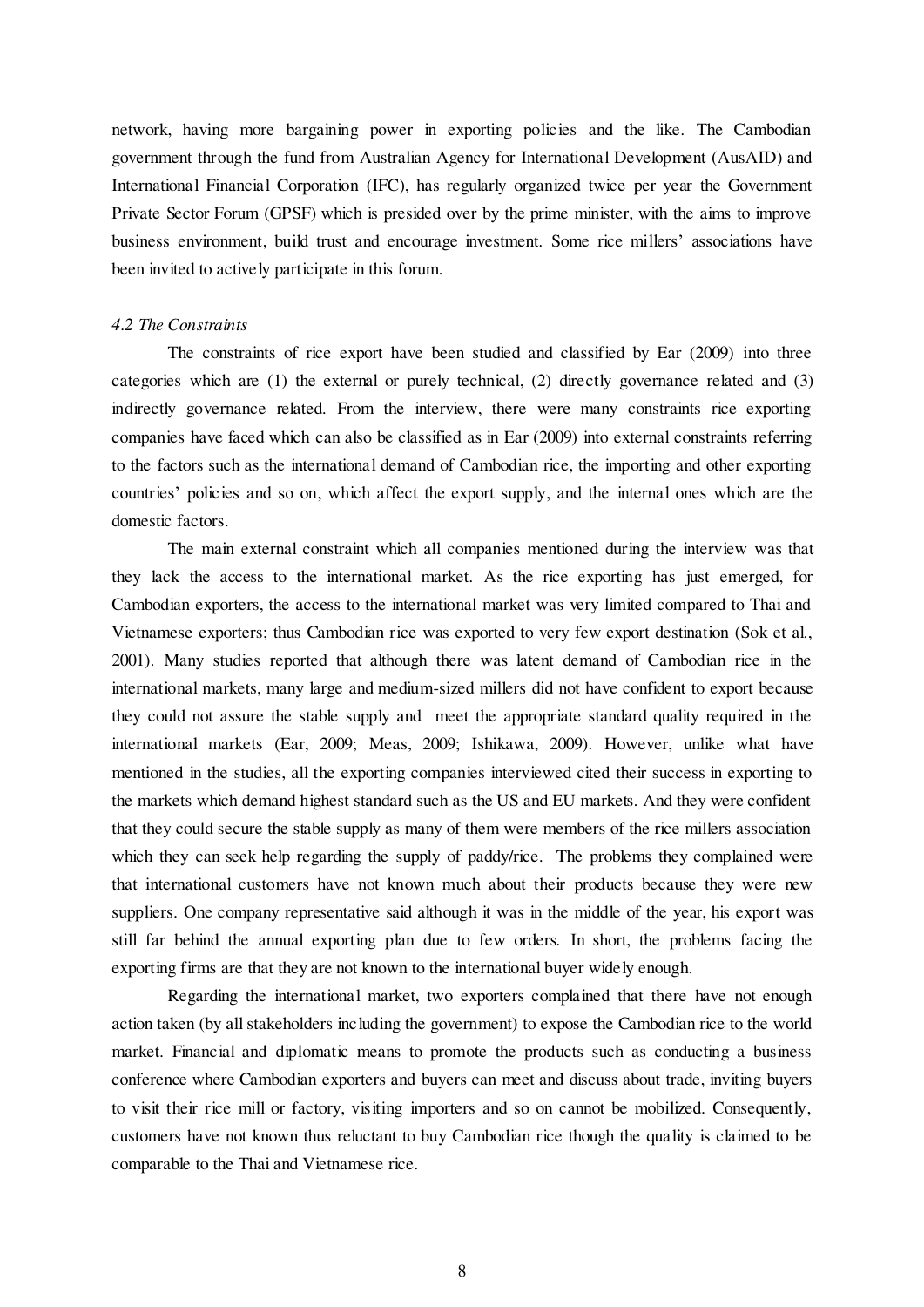In order to capture the market, in other words, to compete with the other exporting countries, all the Cambodian exporters interviewed have been trying all the possible means including designing the company's webpage, building network with other countries' exporters and the like. However, that was deemed not sufficient. Most of the exporters would like to get acquainted to the importers or to have a chance to introduce their products to the importers and even to have the capability to exert the influence on the negotiation for trade preference such as the "everything but arms" schemes granted by the European Union, which took full effect in September 2009, permitting Cambodia to export with zero import tariff (Ear, 2009), but they found these very challenging if not impossible.

For the internal constraints, there are several. The first and foremost constraint which all of the exporters raised during the interview was the credit shortage and the difficulties in getting access to finance. In rice trading, money is needed for various purposes from buying paddy to upgrading the factory. All of the exporters interviewed claim to have needed credit regardless of whether they own rice mills and/or rice processing factory, or just a trading company. The requirement of fund includes funding to buy paddy from farmers and to equip their rice mills and processing factories with state-ofthe-art technology so that they could compete with exporters in other exporting countries and meet the buyers' quality requirement. For the companies which buy paddy directly from farmers, at harvest time, they need a large amount of liquid working capital in the form of cash, but because they sell rice to consumers on credit they faced difficulties in absorbing large quantity of paddy. Also due to the credit constraint, the majority of Cambodian millers used the obsolete technology of milling. Most of the machines used were mainly the second-hand from Vietnam and China (Ishikawa, 2009). One of the exporters explained that before their rice mill and processing factory upgraded, they got the rice price lowered than the agreed price after the product reached the importing country's port. Credit shortage is not only blamed for the constraint of the export but also for the unofficial export of Cambodian paddy to neighboring countries, which was estimated to cost Cambodia millions of US dollar per year.

The need for credit in the Cambodian rice industry is pronounced. Considering only the cost to buy up the paddy production surplus of 3.4 million metric tons with the average cost of around 200US\$ per metric tons, the industry needs 680 million US\$ which is roughly 6.5% of the 2009 GDP. Adding this cost with other costs such as the cost to upgrade the mill or processing industry, the need for credit in the rice industry will be more pronounced.

All exporters interviewed complained they have difficulties in getting loan from the commercial bank and other financial sources due to the collateral requirement. However, the obstacle to access to finance is not a problem only to the rice industry but to other small and medium enterprise as well, and the constraints are not limited to collateral requirement. Other constraints to financing include the weak legal infrastructure and judicial system which provide insufficient insurance to the lender, the poor financial record on the borrower side, the inability of the bank staff to access and manage financial risk, the lack of the fund needed to make medium and long term loan, and there are few borrower who can afford the high cost of borrowing which lead to the high interest rate (MPDF,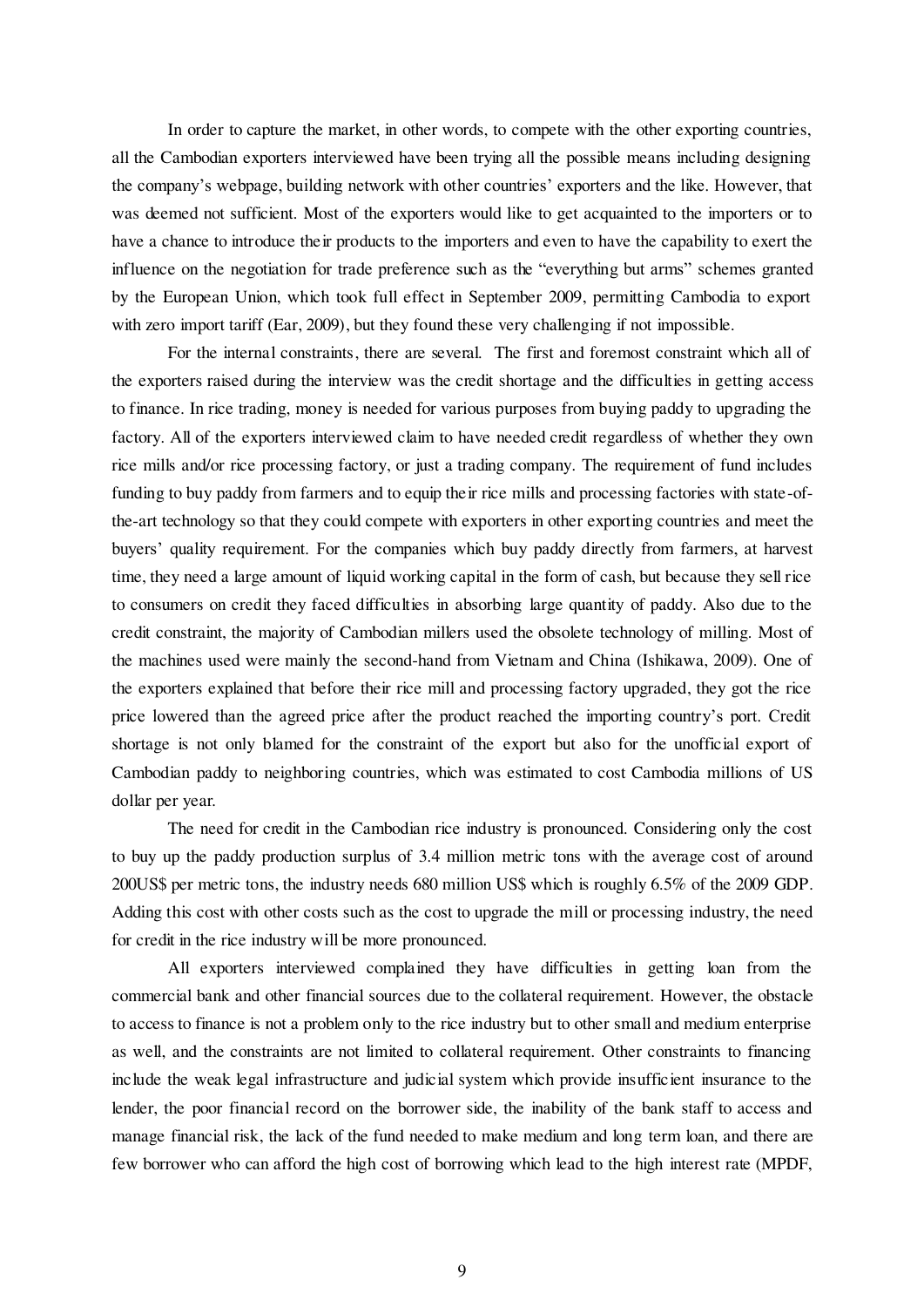2003). Besides lacking access to formal financial institution, credit constraint in the form of start up and working capital are also attributable to the nature of the domestic investor. In Cambodia, *Oknhas*, the rich businessman, are unlikely to invest in the sectors which they generally do not have and they are hesitant to bring from outside the country. Because rice export involve some technical know-how for Sanitary and Phytosanitary (SPS) and other compliance to international standard, rice industry has only some *Oknhas* (Ear, 2009). This means that those who are most capable to mobilize fund are not interested in rice export as the return is relative low.

Besides credit shortage, all of the companies interviewed muttered that the administrative and export procedure are cumbersome. In order to export rice from Cambodia, many paper works namely the certificate of origin, phyto-sanitary certificate, certificate of fumigation, certificate of quantity, bill of landing, signed packed list and test report, need to be fulfilled. Those documents involve several different departments and ministries such as the MoC's General Department of Camcontrol, MAFF's Department of Sanitary and Phyto-sanitory and MEF's General Department of Custom and Exercise whose works are generally overlapped thus resulting in less inter-ministerial cooperation and conflict of interest (Ear, 2009). The requirement of many certificates combines with the involvement of many different ministries makes the process and time consuming and costly. Therefore, it is impossible for anybody to export either paddy/rice, by legal or illegal means, without paying the unofficial fee (Sok et al., 2001). Two exporters said they could not export rice to the countries in ASEAN, many of which are big rice importers, because the products need fewer days to reach the port of exporting destination than to get the paper work ready in Cambodia. All exporters claimed to have paid unofficial fee to get their exporting document done. They affirmed that the service provided by those officials in charge depends on the amount of unofficial payment. If the amount is large enough, the express service will be provided. The unofficial cost is reported to be around  $9US\$ <sup>1</sup> per metric ton, which is over the profit<sup>2</sup> one exporter claim he gained from selling one metric tons of rice.

Third, transportation cost also has been reported to be more expensive than the borne by the Thai and Vietnamese exporters. The reasons for the higher cost of transportation in Cambodia are that the transportation infrastructure is relative poor while the fuel cost is relative high. Poor transportation infrastructure leads to high transportation costs. The high fuel price, due to high tariff on fuel import, has accelerated the already high transportation costs (Sok et al., 2001). The Sihanouk Ville Autonomous port which is the biggest seaport in Cambodia could not accommodate big vessel as the water level is too shallow as well as the crane and the containers cannot bear heavy load. Besides, the containers are too old and too few to transport the export in case of too many orders at the same time.

Fourth, rice trading business is generally the business for the locals. From sowing to exporting, all of the stakeholders are Cambodian. However, because rice trading is an emerging

 $\overline{a}$ 

<sup>&</sup>lt;sup>1</sup> This figure was reported in the MoC's report titled integration and competitiveness study in 2001; the report cited the figure from the report on Cambodian rice miller conference.

<sup>&</sup>lt;sup>2</sup>During the interview in August, 2010, one exporter claimed he makes profit of only 5\$ per metric ton from rice exporting. His company buys the milled rice from rice millers for exporting.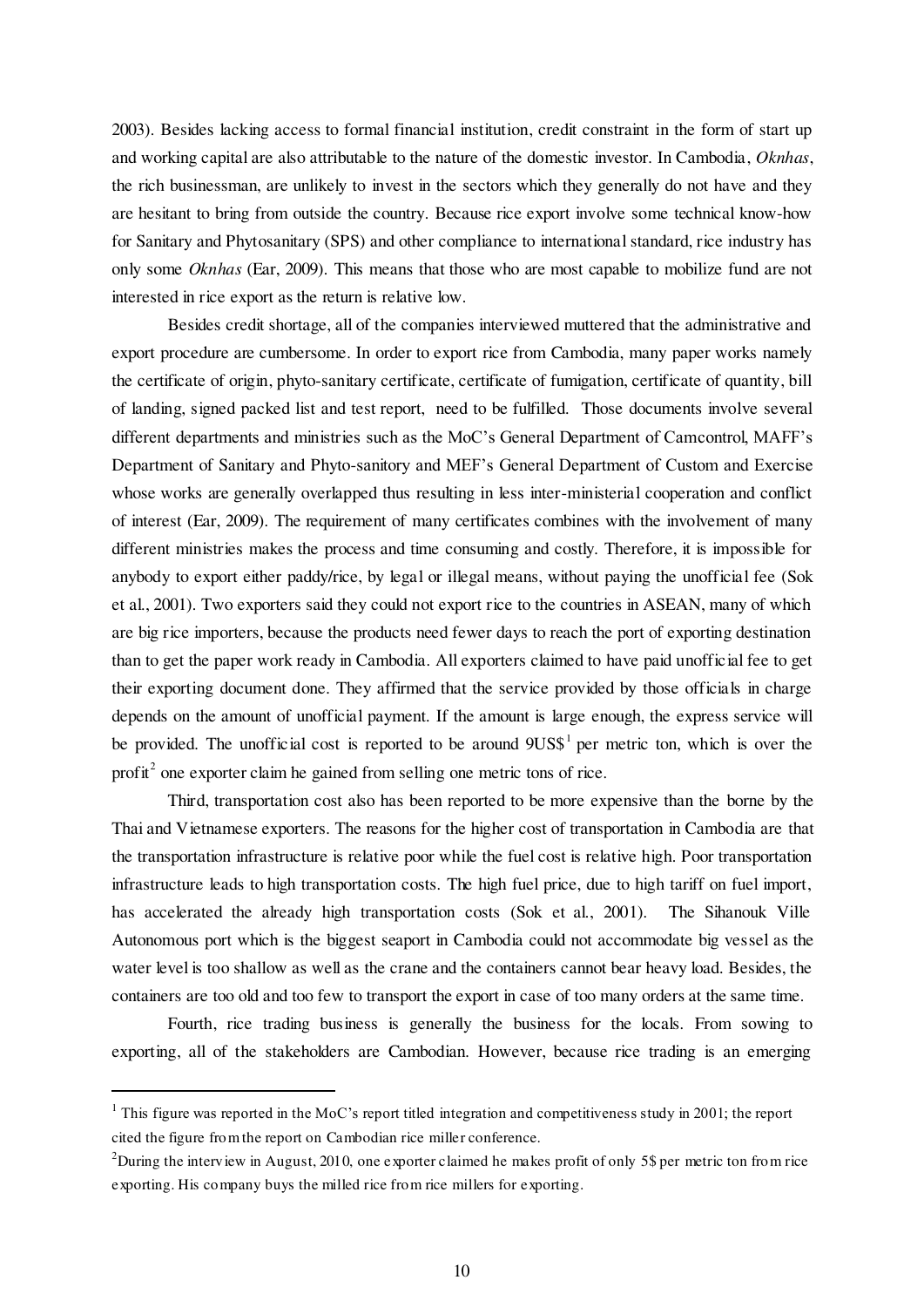industry and many rice millers have not been familiar with formal practice such as enforcing a contract and the like, some exporters found it difficult to trust their partners. For instance, one of the exporters interviewed mentioned he bought rice from a rice miller and concluded a contract specifying clearly the payment date with the husband, but a few days later, the wife of his business partner disregarded the contract and demanded he pay as soon as possible because she needed the money immediately. He found this practice inconvenient; thus, he had to select only a numbers of rice millers to be his suppliers.

Fifth, the fact that rice industry is an emerging sector also contributes another constraint to the exporters. Because they have to fulfill many paper works which involves many government departments and ministries, many exporters mentioned that they have not had sufficient capacity to conduct the work by themselves. Therefore, they have to outsource the work to the so-called logistic company. This practice added the cost to their final production.

All the constraints mentioned about are attributable to the governance, and the capability of the firms themselves. However, farmers' traditional cultivating practices also attribute the constraints to rice exporting. Farmers in Cambodia owned a small plot of land and cultivate paddy at the subsistent level (Yu &Fan, 2011) which mean they produce for their own consumption and sell their small surplus for cash. They cultivate too many varieties of paddy making selecting and sorting tedious works for traders who usually buy many different varieties from many farmers and also the quality is not good enough for export. Moreover, it is also difficult to standardize the varieties demanded in the international markets as several varieties of paddy are sometimes mixed in one plot of cultivating land. These have been resulted from the fact that farmers are not well informed of the agricultural technology as well as the information about markets due to the very few number of agricultural extension workers available to assist famers (Lim, 2006). Thus, the challenge is how to get large quantities of rice at the consistent quality (Ear, 2009).

#### **5. Conclusion and Policy Implications**

The quantitative analysis shows that price is an important factors in promoting the export supply of Cambodian rice, and the only price that Cambodia can manage and adjust is the domestic price (producers' price) since export price is given in the case of small exporting country. Reducing producers' price involves many stakeholders from rice farmers to policy makers. Farmers need cheap and high-tech inputs, and stable supply of water and so on to produce cheaper output. All the relative cheap output supply may be possible by the coordination between the government and private sectors and other stakeholders. In addition, the interview with rice exporting firms is also relevant. In order to increase export, exporting infrastructure, access to finance, reduction of under table payment and marketing promotion and so no needed to be provided. These factors are connected with the price competitiveness. If corruption is reduced and other infrastructure, hard and soft, are provided and are be competitive vis a vis other rice exporting countries, it is possible to increase the export of rice, whose benefit will trickle down to the rural areas. Furthermore, trust is also important in rice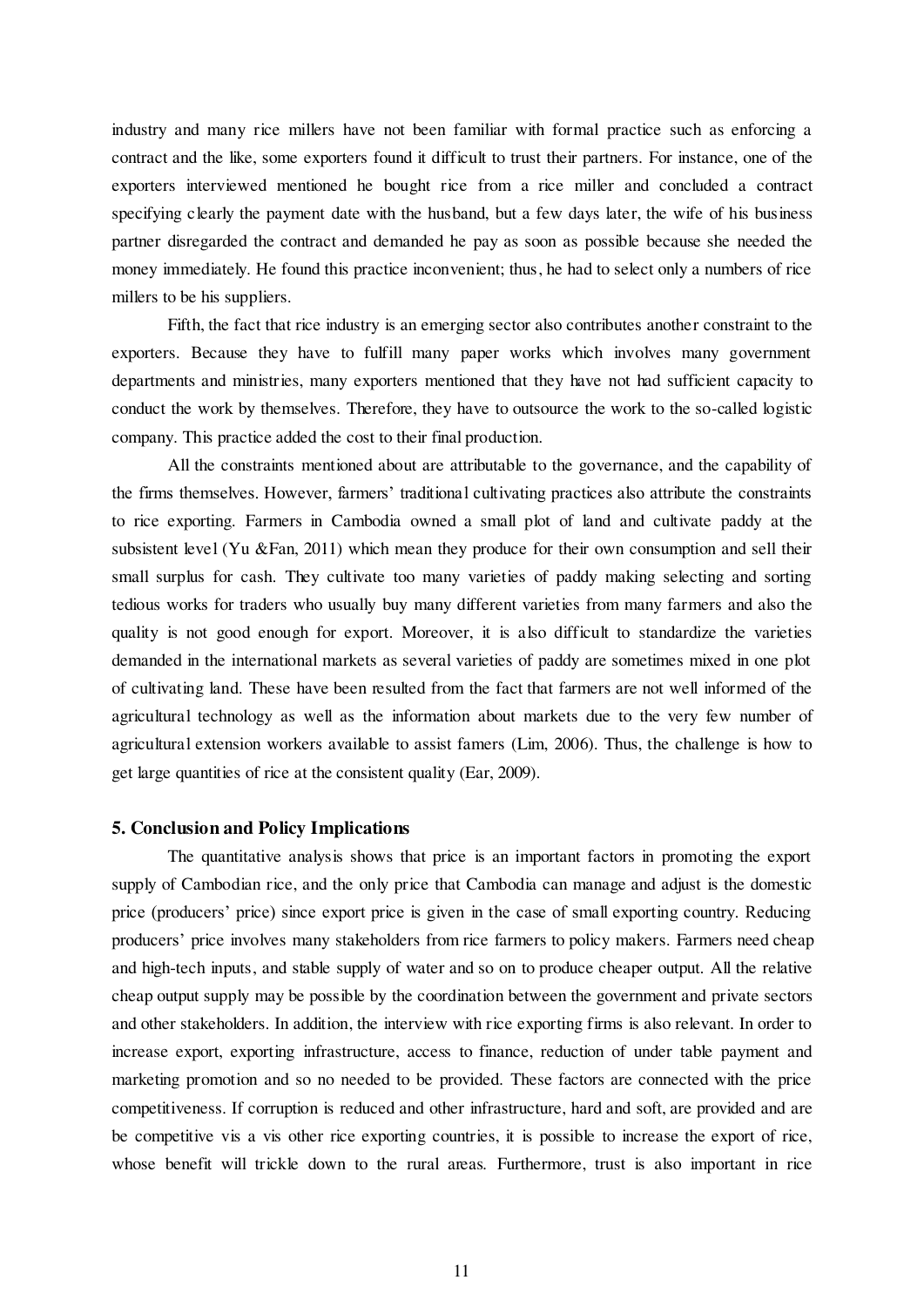exporting business. Stakeholders need to trust one another in order to conduct business smoothly. From the interview, there are many problems of trust among stakeholders. Trust needs to be built among rice exporters, between exporters and millers, and among exporters, millers and farmers. One way to build trust is through the implementation of contract. If contract is assured, stakeholders will be able to do business securely with each other. In this regards, institutional support from the government is indispensible as in the Cambodian culture, business has been conducted based on verbal agreement rather than written contract. Verbal agreement is easily breached, and it is difficult for an individual to implement contract without the support from the state.

### **References**

- Bilal, M., & Rizvi, S. B. U. H. (2013). Determinants of rice exports: An empirical analysis of Pakistan. *J. Glob. & Sci. Issues*, *1*(4), 5-16.
- Ear, S. (2009). *Sowing and sewing growth: the political economy of rice and garments in Cambodia*. Stanford Center for International Development, Working Paper No.384.
- Ishikawa, K. (2009). *Present condition and problems of rice industry under socio-economic transformation in cambodia*. Paper presented at the  $1<sup>st</sup>$  Academic Network for Development in Asia (ANDA) International Seminar.
- Javed, I., & Ghafoor, A. (2013). Determinants of rice export from Pakistan. In *Proceedings of the Sixth International Conference on Management Science and Engineering Management* (pp. 793-801). Springer London.
- Lim, V. (2006). *Cambodia Agricultural Development Report.* Phnom Penh: Economic Institute of Cambodia.
- Meas, WS. (2009). *Rice mills within rice marketing system in Cambodia.* Cambodian Economic Review, Cambodian Economic Association, Phnom Penh.
- Ministry of Agriculture, Forestry and Fisheries (MAFF). (2010). *Agricultural statistics*. Phnom Penh, Cambodia.
- Ministry of Agriculture, Forestry and Fisheries (MAFF). (2011). *Agricultural statistics*. Phnom Penh, Cambodia.
- Ministry of Agriculture, Forestry and Fisheries (MAFF). (2012). *Agricultural statistics*. Phnom Penh, Cambodia.
- Ministry of Agriculture, Forestry and Fisheries (MAFF). (2013). *Agricultural statistics*. Phnom Penh, Cambodia.
- MPDF (2003). *A review of constraints to SME financing.* Mekong Private Sector Development Facility.
- National Institute of Statistics (2011). *Cambodian statistical yearbook*. Ministry of Planning. Phnom Penh, Cambodia.
- Nesbitt, H.J., (1997). *Rice Production in Cambodia*. IRRI-Australia Project, Phnom Penh, Cambodia.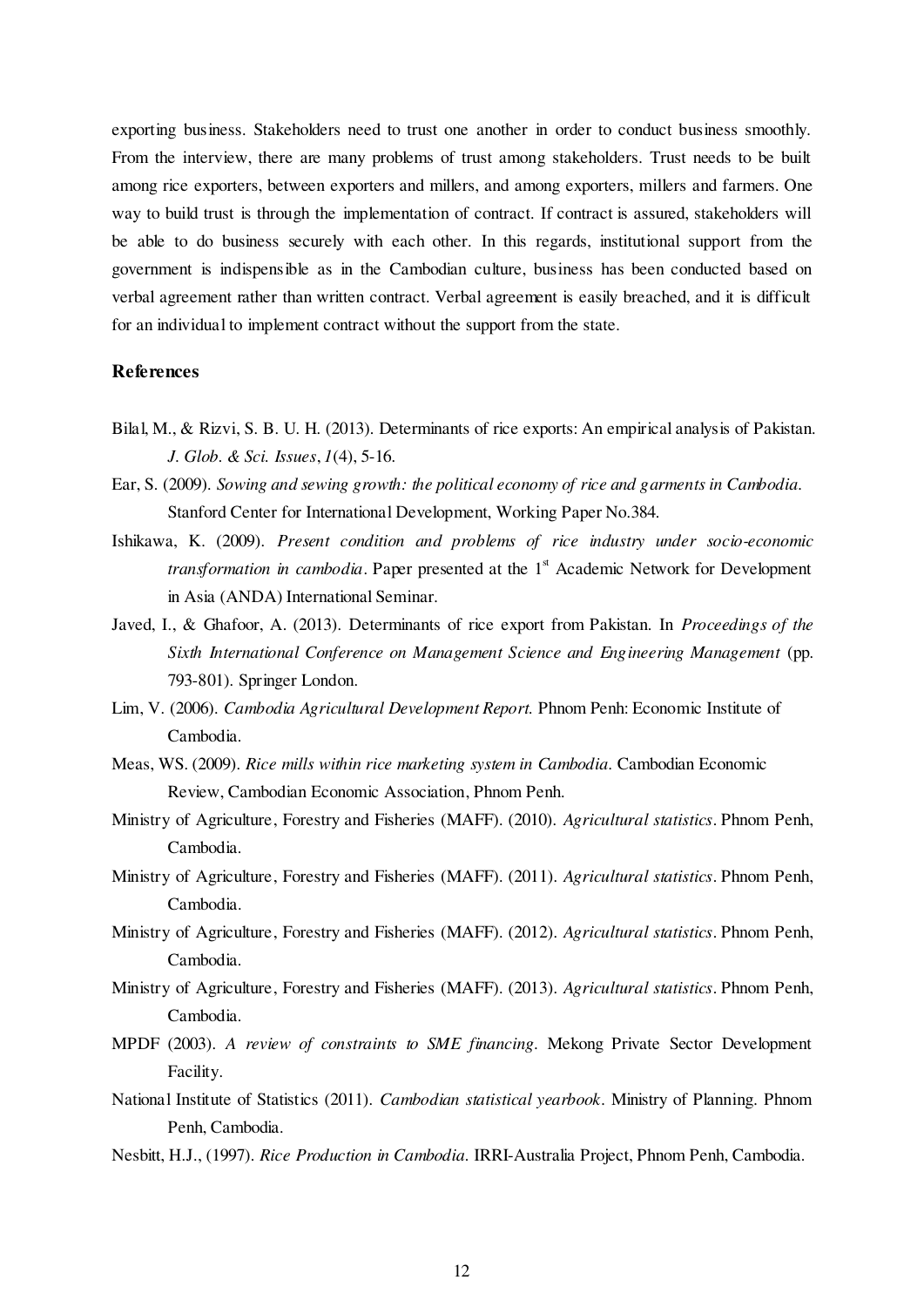- Royal Government of Cambodia (2010). *Policy Document on the Promotion of Paddy Production and Rice Export*. Phnom Penh, Cambodia.
- Sok, H. et al. (2001). *Marketing constraints to rice production development.* Annual Economic Review, CDRI, Phnom Penh.
- World Bank (2013). *Where have all the poor gone? : Cambodia poverty assessment 2013*. A World Bank country study. Washington, DC ; World Bank Group. Accessed May 20, 2016 from http://documents.worldbank.org/curated/en/2014/05/19677674/all-poor-gone-cambodiapoverty-assessment-2013
- Yu, B., & Fan, S. (2011). Rice production response in Cambodia. *Agricultural Economics*, *42*(3), 437- 450.



Annex 1: Rice production from 1980 to 2013 (thousand metric tons)

Source: NIS, 2011 and Agricultural Statistics, 2010-2013



Annex 2: Rice harvested areas from 1980 to 2013 (thousand hectares)

Source: NIS, 2011 and Agricultural Statistics, 2010-2013